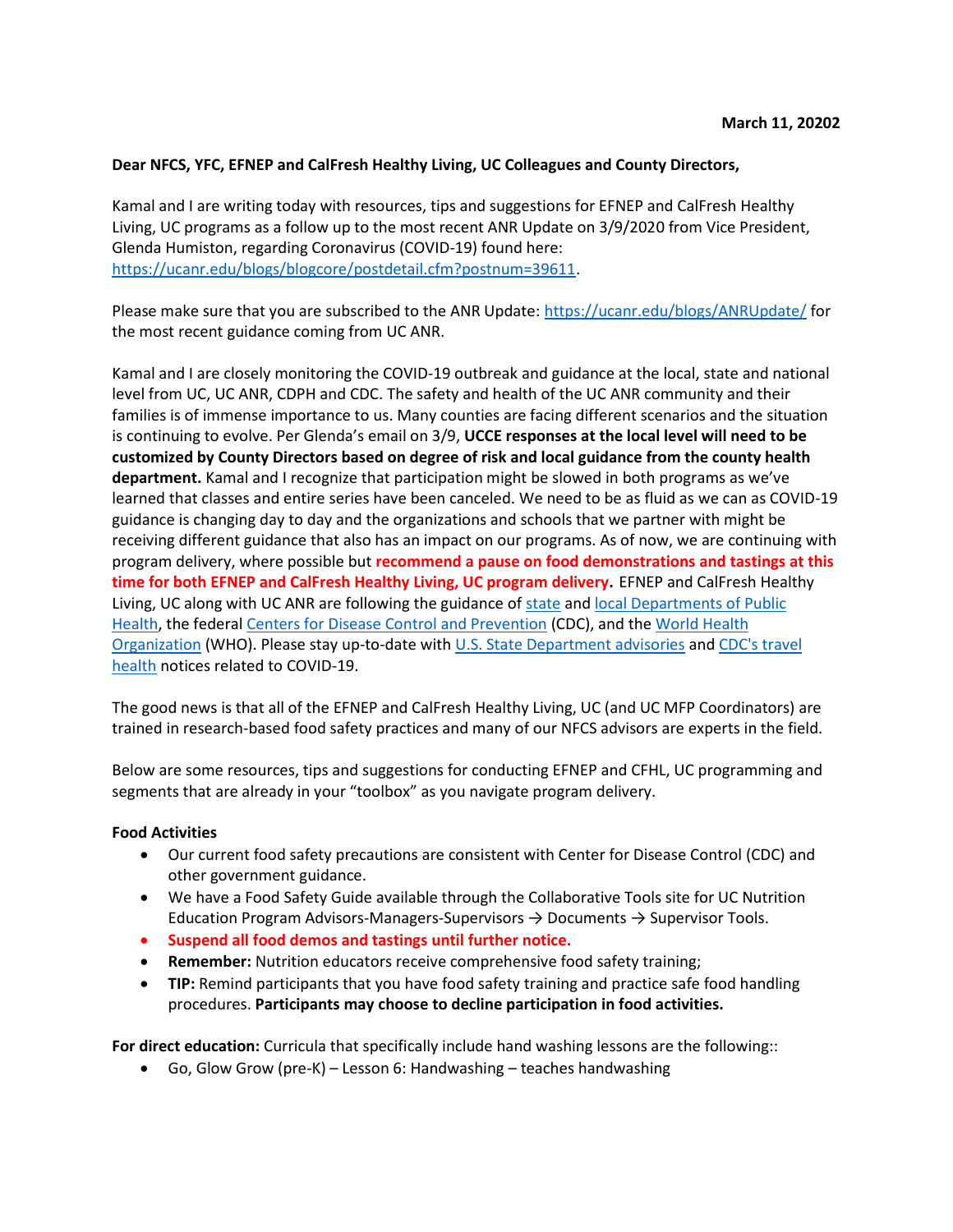- Happy, Healthy Me (pre-k and K) Lesson 9 (last lesson): Wash Your Hands! teaches handwashing
- My Amazing Body (grade 1) Lesson 5: Keeping My Amazing Body Clean Teaches handwashing – focus on keeping the body clean and healthy
- Good for Me and You (grade 2) Lesson 5: Keeping Food Safe discusses handwashing as a step in keeping foods safe when preparing and eating foods
- **•** Healthalicious (4, 5, 6<sup>th</sup> grades) Lesson 1: Let's Make it Clean: Wash Up! Has a physical activity, handwashing and cooking component
- Hunger Attack (High school) Activity 7 addresses hand washing.

## **To add hand washing education:**

- Background: <https://www.cdc.gov/healthywater/hygiene/hand/handwashing.html> o Spanish:<https://www.cdc.gov/handwashing/esp/when-how-handwashing.html>
- Hand washing flyers and other materials (English and Spanish): <https://www.cdc.gov/handwashing/campaign.html> O[r https://www.cdc.gov/handwashing/fact-sheets.html](https://www.cdc.gov/handwashing/fact-sheets.html)
- Correct use of hand sanitizer fact sheet (English: only): <https://www.cdc.gov/handwashing/pdf/hand-sanitizer-factsheet.pdf>
- Hand sanitizer information in Spanish[: https://www.cdc.gov/handwashing/esp/show-me-the](https://www.cdc.gov/handwashing/esp/show-me-the-science-hand-sanitizer.html)[science-hand-sanitizer.html](https://www.cdc.gov/handwashing/esp/show-me-the-science-hand-sanitizer.html)

## **Hand washing Reminders**

- Washing hands with soap and water is always preferred
- Hand sanitizer can be used as a back-up if no hand washing facilities are available. Please refer to handout linked above: not on visibly dirty hands, allow to dry for 20 seconds.

## **Cleaning and Sanitizing or Disinfecting Reminders**

- Wash and rinse surfaces, utensils, dishes, etc. first
- Food contact surfaces like dishes, utensils, cutting boards
	- o Sanitize in the dishwasher
	- $\circ$  Or in a solution of 1 Tablespoon unscented bleach + 1 gallon water (1 tsp bleach + 1 quart water)
- Non-food contact surfaces (tabletops, etc.)
	- $\circ$  Can be disinfected with disinfecting wipes
	- $\circ$  Or in a solution of 1/3 cup bleach + 1 gallon water (4 TBL bleach + 1 quart water) CDC recommendation

**Please notify Katie (EFNEP and CFHL, UC) and Kamal (CFHL, UC) if your programming is considering being modified or there are proposed office closures.** EFNEP and CalFresh Healthy Living, UC are both federal grants that require Statewide Program involvement if any programmatic changes are being proposed. We encourage the County Directors, Advisors, Managers and Supervisors of these programs to reach out if they have any questions on how the local county health department guidance will impact EFNEP and CalFresh Healthy Living, UC. Again, please work with your Supervisor, County Director and UC ANR HR if you have any specific concerns with individual staff.

We will continue to monitor the situation across the state and may modify this guidance as conditions change.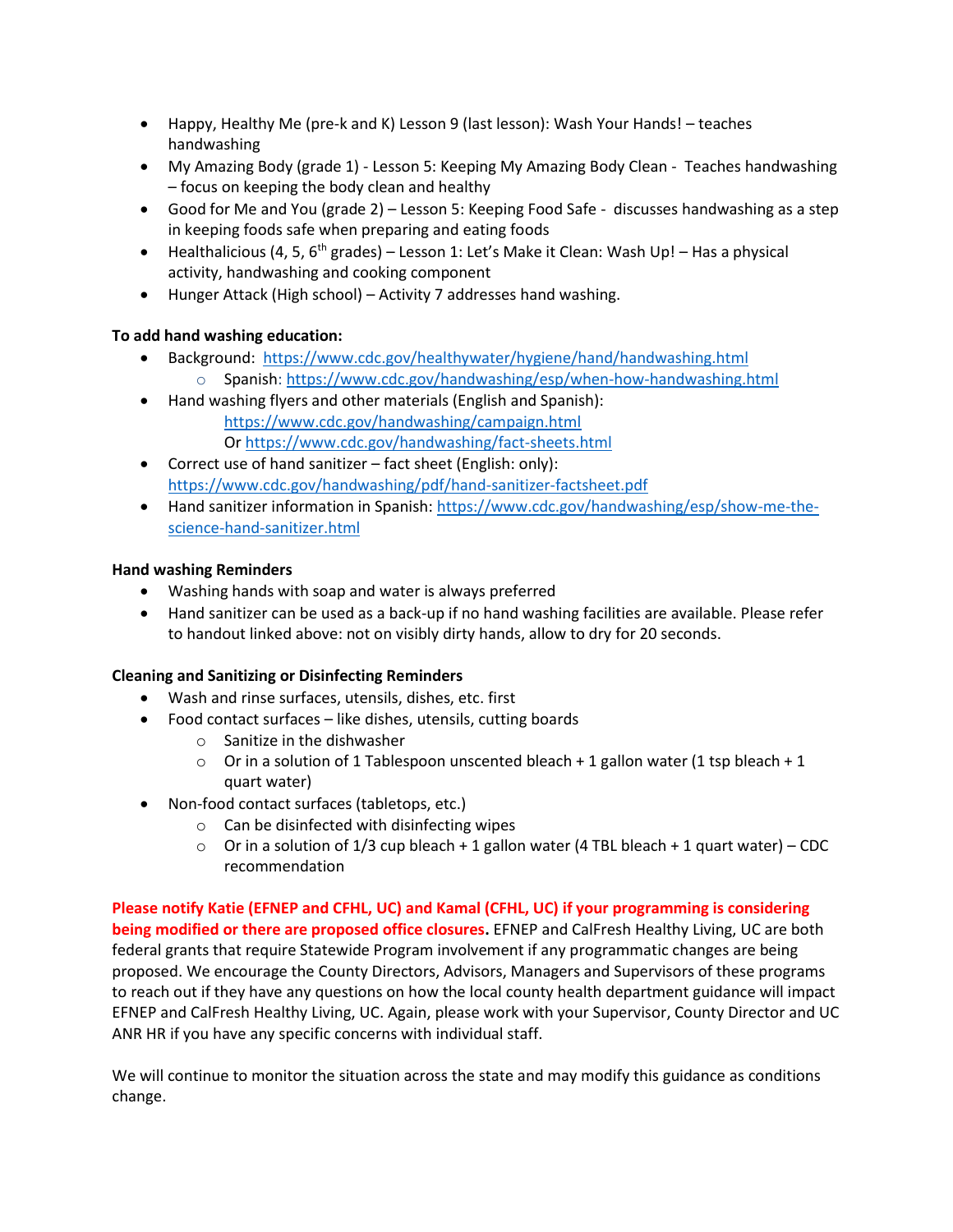If you experience any cancellations of program implementation/delivery of classes, here are some ideas for using the time:

- Data entry and quality around PEARS/WebNeers
- Teacher Prep Kit assembly and other preparation actions
- Professional Development online courses and refreshers tied to your work
- Organize shared drives
- Spring cleaning of physical office space and files
- UC required trainings such as Cybersecurity can be done ahead of due date. Log in to [https://lms.ucdavis.edu](https://lms.ucdavis.edu/) (UCD Login required) and go to 'Required Trainings'
- Have a training you wanted to take? Logon using your Lynda.com membership via the ANR Portal
- CITI Responsible Conduct for Researchers Training (RCR) for all EFNEP staff is due every 3 years: <https://www.citiprogram.org/index.cfm?pageID=14>
- Center for Nutrition in Schools trainings: [https://cns.ucdavis.edu/resources/webinars.](https://cns.ucdavis.edu/resources/webinars)

Thank you for all your efforts these past weeks to help keep your communities healthy and safe. Please don't hesitate to reach out to Kamal or I with questions.

Best,